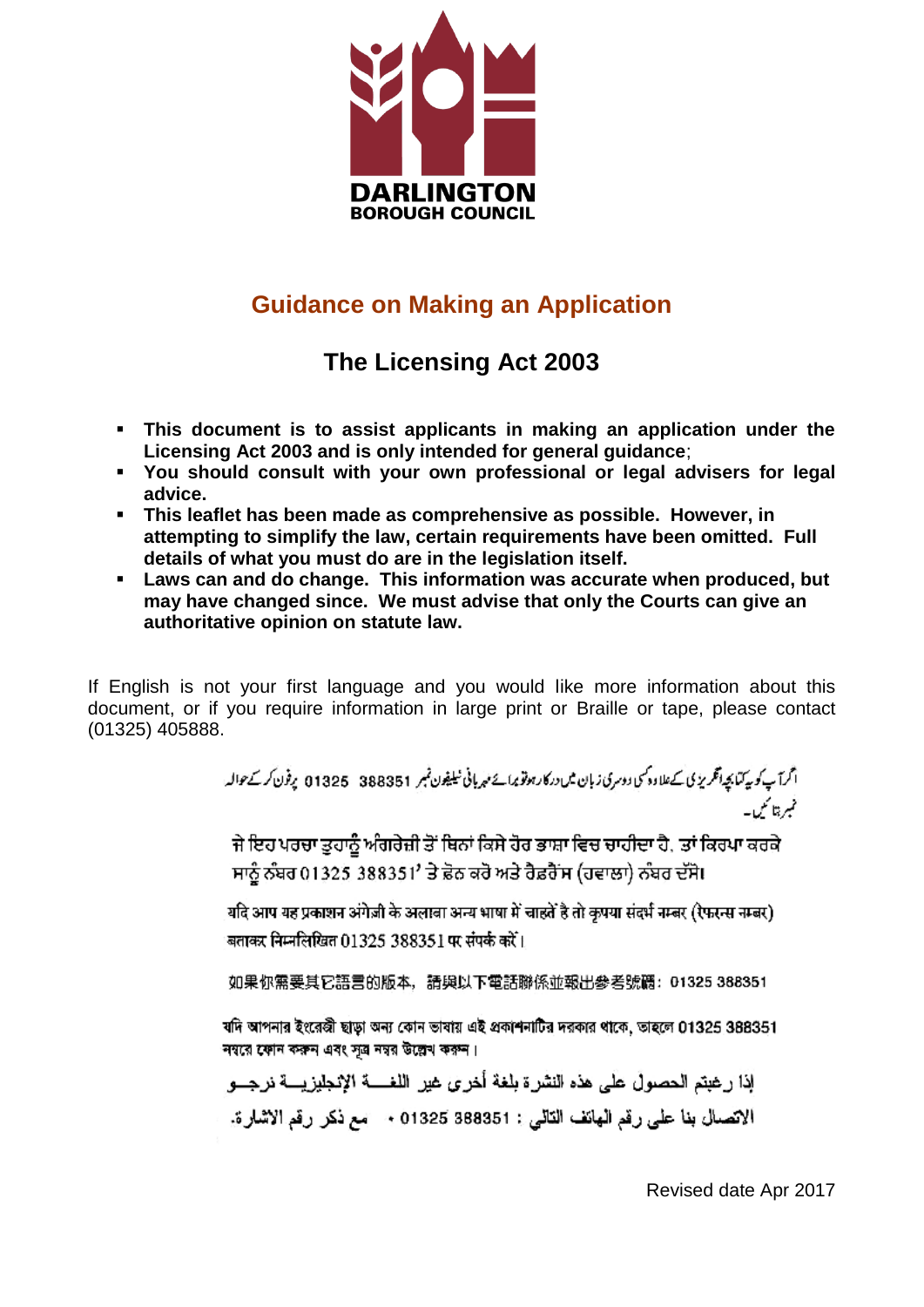## **CONTENTS**

|                                                                                                                                        | Page No        |
|----------------------------------------------------------------------------------------------------------------------------------------|----------------|
| <b>INTRODUCTION</b>                                                                                                                    | 3              |
| <b>Licensable Activities</b>                                                                                                           |                |
| <b>TYPES OF LICENCE</b>                                                                                                                | 3              |
| <b>PREMISES LICENCE</b>                                                                                                                | $\overline{4}$ |
| Applying for a new Premises Licence<br>Plans                                                                                           |                |
| <b>Advertising your Application</b><br><b>Operating Schedule</b>                                                                       |                |
| <b>PROVISIONAL STATEMENT</b>                                                                                                           | $\overline{7}$ |
| <b>ADDRESSES FOR LICENSING AND RESPONSIBLE AUTHORITIES</b>                                                                             | 8              |
| <b>VARIATION OF LICENCE</b><br>Minor variation                                                                                         | 9              |
| <b>CLUB PREMISES CERTIFICATES</b>                                                                                                      | 9              |
| Definition of a qualifying club<br>Determining whether a club is established in good faith<br>Applying for a club premises certificate |                |
| <b>REPRESENTATIONS</b><br><b>Licence Premises and Club Premises Certificate</b>                                                        | 11             |
| <b>Review of Licence</b>                                                                                                               | 11             |
| <b>Licensing Sub-Committee</b><br><b>TEMPORARY EVENT NOTICE</b>                                                                        | 10             |
| Timings and details<br>Limitations<br>Acknowledgement                                                                                  |                |
| <b>PERSONAL LICENCE</b>                                                                                                                | 12             |
| <b>FEES</b>                                                                                                                            | 14             |
| <b>CONTACTS</b>                                                                                                                        | 16             |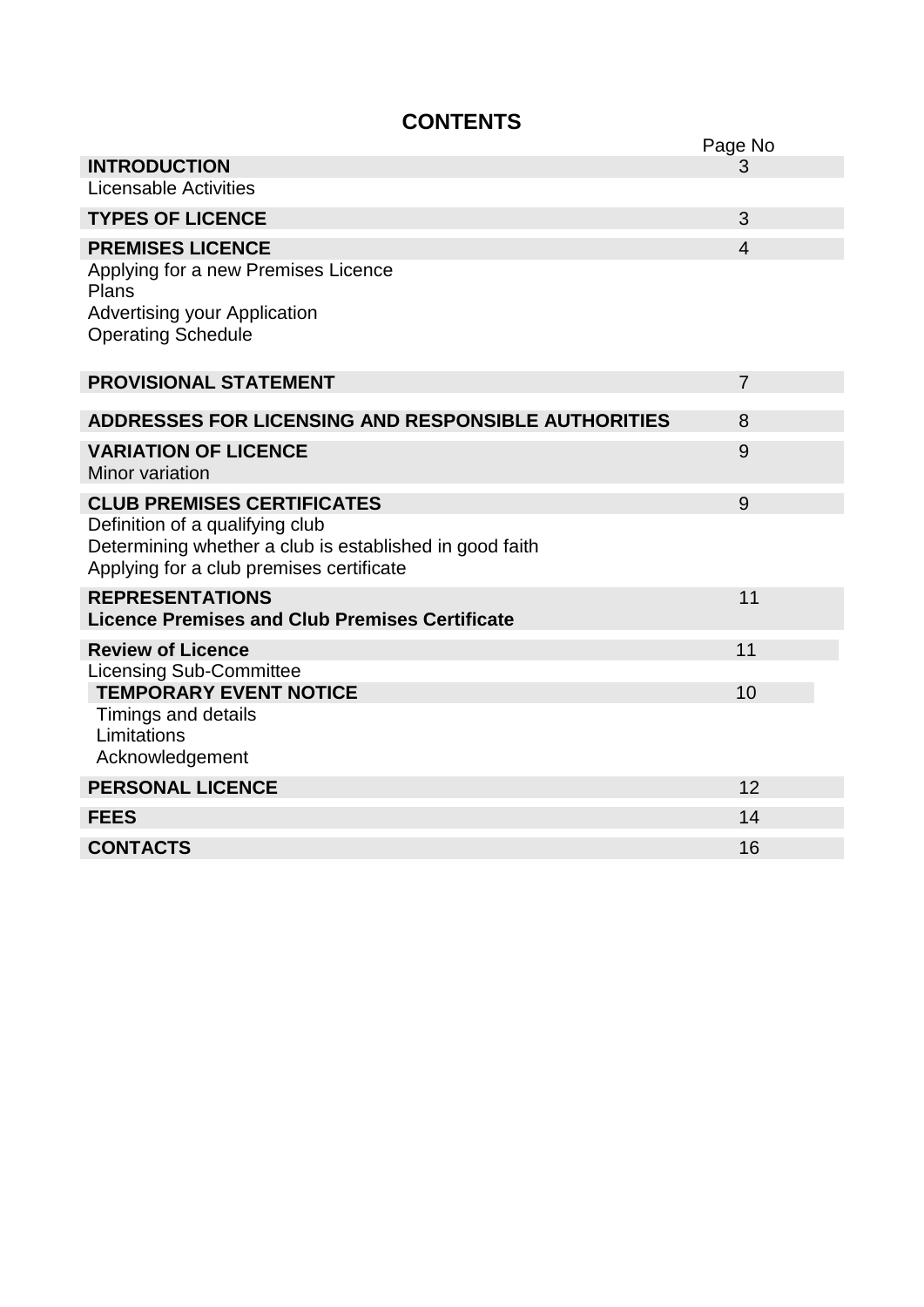## **INTRODUCTION**

These notes are intended to provide a summary of the Licensing Act 2003. All references to the 'Licensing Authority' refer to Darlington Borough Council's Licensing Authority

If you wish to carry on any of the following licensable activities you may need to apply for a licence under the Licensing Act 2003;

- The sale by retail of alcohol
- The supply of alcohol by or on behalf of a club to, or by order of a member of the club
- The provision of late night refreshment (i.e. the supply of hot food or drink between 23:00 and 5.00)
- Performance of a play
- Exhibition of a film
- Indoor sporting event
- Boxing or wrestling entertainment
- Performance of live music (subject to exemptions under the Live Music Act)
- Recorded music
- Performance of dance
- Entertainment of a similar description to above

### **TYPES OF LICENCE**

There are three types of licence

- 1. Premises Licence\*
- 2. Personal Licence
- 3. Club Premises Certificate

**\***and a notice of Temporary Events

## **All forms of application are available by**:-

- Access through the Council website [www.darlington.gov.uk:](http://www.darlington.gov.uk/)
- Telephoning the Licensing Section 01325 405981/405982/405980
- **E-mail to: [licensing@darlington.gov.uk](mailto:licensing@darlington.gov.uk)**
- Alternatively access guidance and forms at [www.gov.uk](http://www.gov.uk/)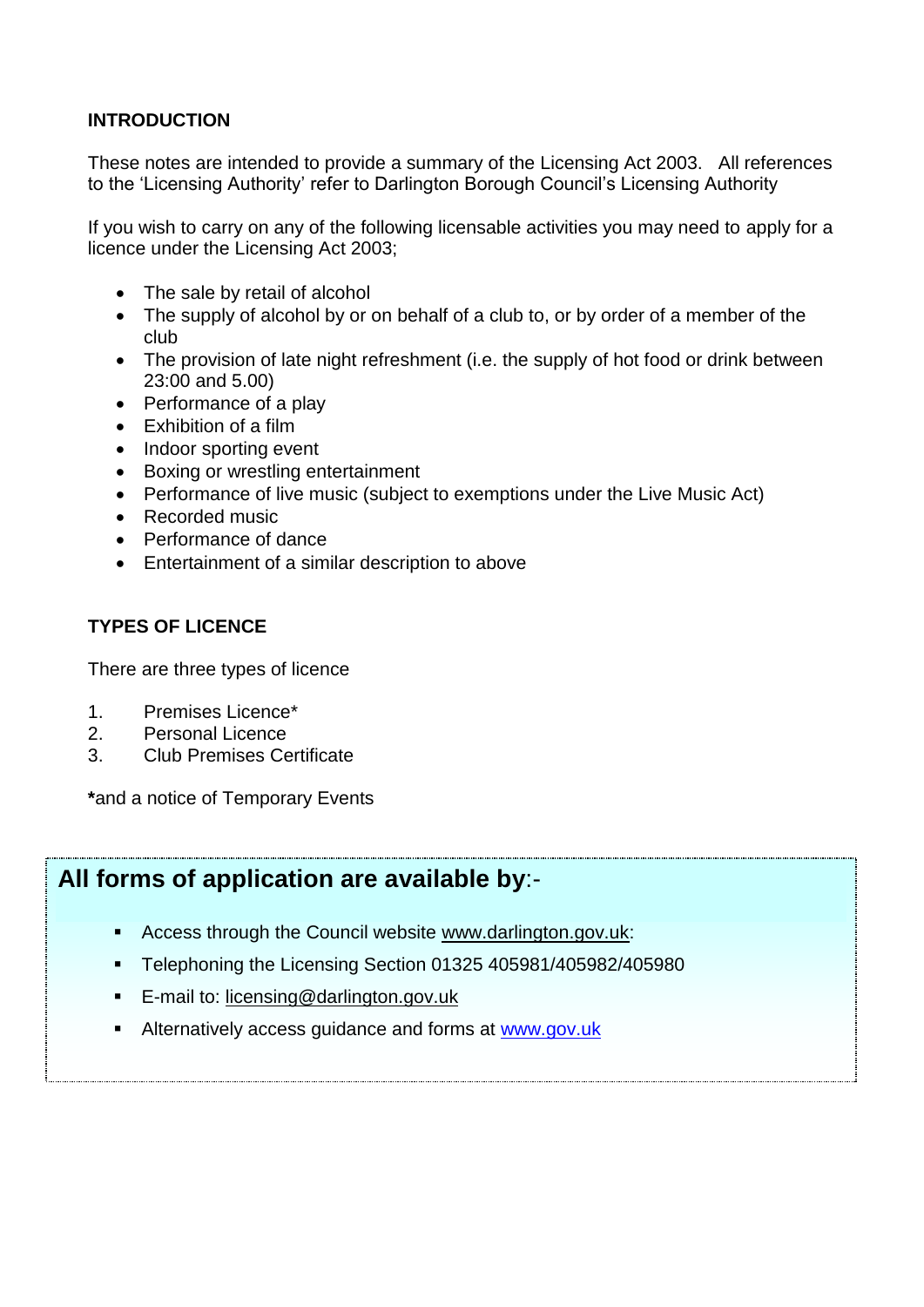## **PREMISES LICENCE**

This licence will allow the holder to use specified 'licensed premises' for 'licensable activities' (*see list on page 3)*. The licence will be of unlimited duration unless otherwise requested (see also 'Temporary Event Notices').

In accordance with the Licensing Act 2003, there will be no statutory limitations to the hours or days during which businesses are able to provide 'licensable activities'. It will be the responsibility of the Licensing Authority, following any representations from the relevant authorities to decide whether the operating times (and licensable activities) for which licensees apply, are granted in the licence.

### **APPLYING FOR A NEW PREMISES LICENCE**

You will need to complete the application form in **BLOCK CAPITALS** using black ink.

- All parts of the form **must** be completed. Make sure the form is signed and dated.
- If you are completing the form on behalf of someone else ensure that the correct person signs the form.
- If you wish to sell alcohol there must be a named person on the licence who is responsible for authorising the sale of alcohol. That person is called a Designated Premises Supervisor (DPS). If the person who is making the application is not going to be the DPS ensure that you submit the form 'consent of individual to being specified as premises supervisor'. A DPS **must** hold a personal Licence (see page 12).
- The application **MUST BE ACCOMPANIED BY THE CORRECT FEE**

#### **Completing the Application Form**

You should indicate which licensable activities you wish to carry on by ticking the appropriate boxes in the application form. In considering what to put in this section, you should think about all the activities you may want to conduct at the premises in the future and consider whether any are licensable activities under the Act.

- You will need to **submit a plan** which should be as follows:-
- The plan may include a legend (explanation of symbols on a map) through which the matters mentioned and referred to below are sufficiently illustrated by the use of symbols on the plan
- Scale 1:100 (or other scale with the consent of the Licensing Authority)

#### The plan **must show:-**

- The extent of the boundary of the building, if relevant, and any external and internal walls of the building and, if different, the perimeter of the premises
- the location of points of access and egress from the premises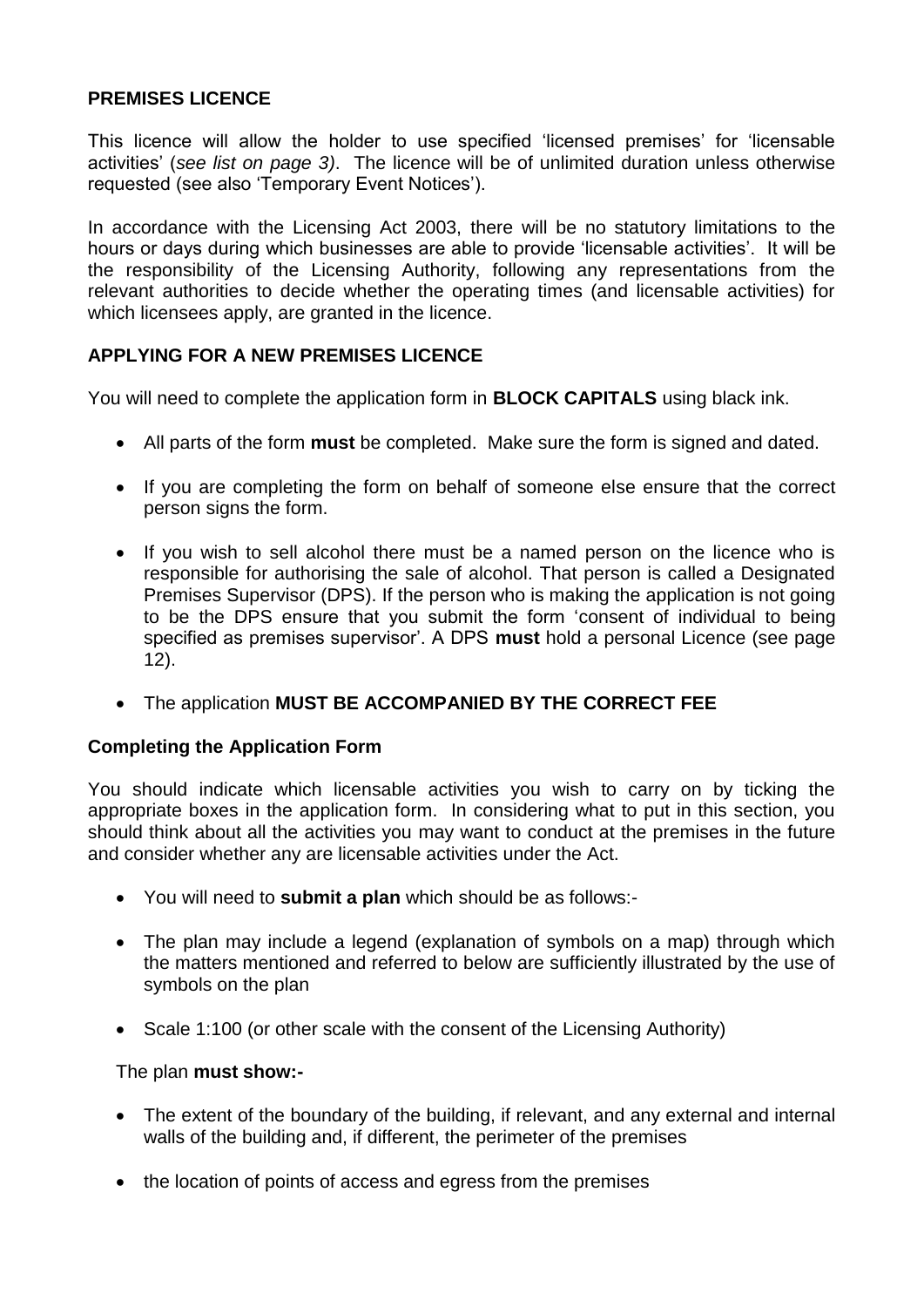- if different from the above, the location of escape routes from the premises
- in a case where the premises is used for more than one existing licensable activity, the area within the premises used for each activity **(***it is a good idea to use different colours to show the areas for each licensable activity)*
- in a case where an existing licensable activity relates to the supply of alcohol, the location or locations on the premises which is or are used for consumption of alcohol
- fixed structures (including furniture) or similar objects temporarily in a fixed location (but not furniture) which may impact on the ability of individuals on the premises to use exists or escape routes without impediment
- in a case where the premises includes a stage or raised area, the location and height of each stage or area relative to the floor
- in a case where the premises includes any steps, stairs, elevators or lifts, the location of the steps, stairs, elevators or lifts
- the location and type of any fire safety and any other safety equipment
- $\bullet$  the location of a kitchen, if any, on the premises

### **ADVERTISING YOUR APPLICATION**

- You will need to advertise your application in two ways:
- i) by placing a notice at the premises or land which **must be** of a paper size equal or larger than A4 which is of a pale blue colour printed legibly in black ink or typed in a font of a size equal to or larger than 16.

In all cases the notice must be in a prominent position at or on the premises to which the application relates where it can be easily read from the exterior of the premises and in the case of a premises which covers an area of more than 50 metres square, a further notice in the same form and subject to the same requirements will be placed every 50 metres along the external perimeter of the highway abutting any highway. An example of a site notice can be seen on page 6.

#### **The notice must be displayed for at least 28 days starting on the day after the application was given to the relevant licensing authority, and**

ii) By placing an advert in a local newspaper or, if there is none, in a local newsletter, circular or similar document circulating in the vicinity of the premises.

The advert must appear on at least one occasion during the period of **10 working days** starting on the day after the day on which the application was given to the relevant Licensing Authority.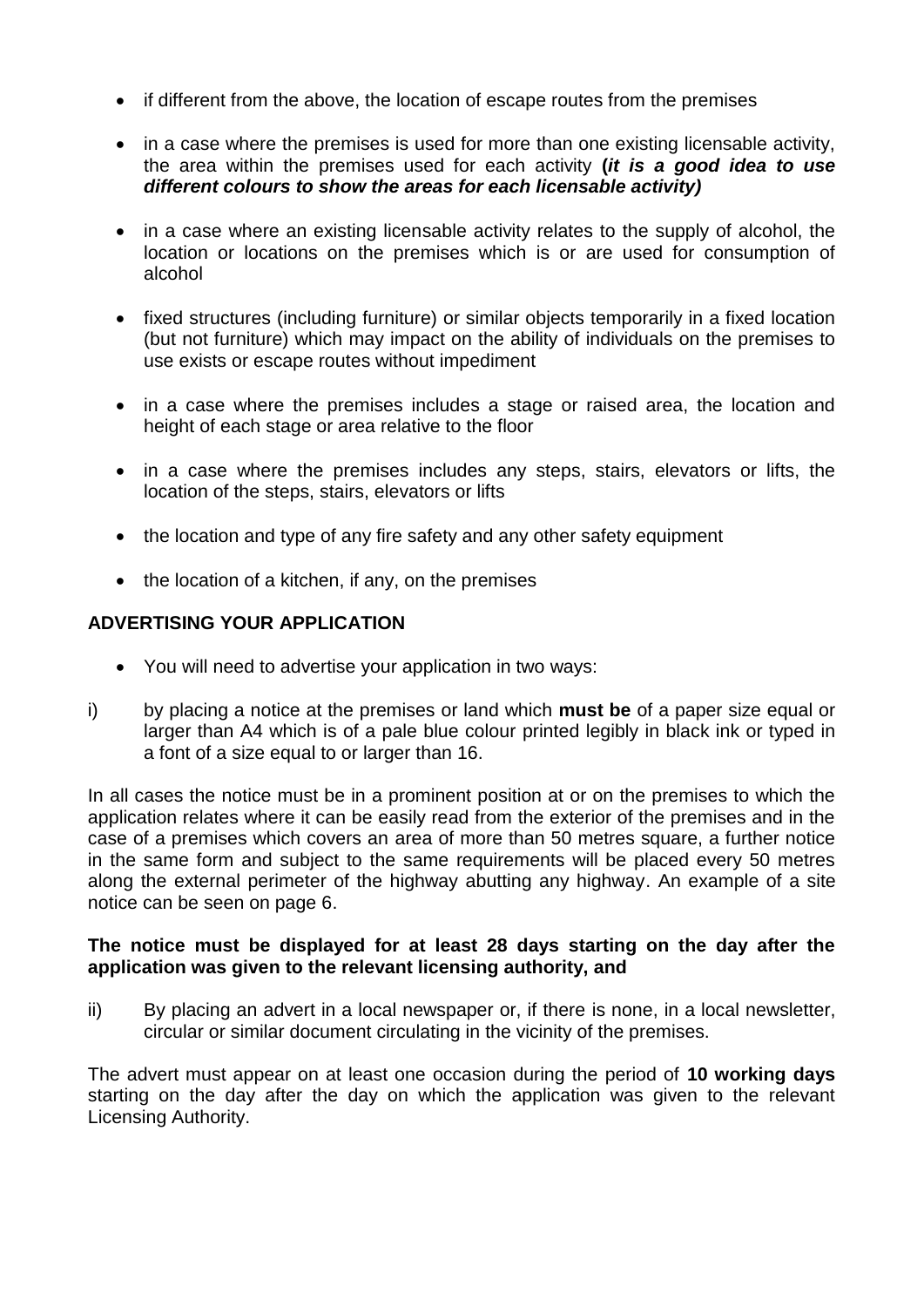## **Licensing Act 2003 – Site Notice**

I/We (applicants name)

## HAVE APPLIED TO DARLINGTON BOROUGH COUNCIL COUNCIL FOR A PREMISES LICENCE

For the provision of:

Example ONLY: The sale of alcohol and recorded music - Mon to Sun 11:00am until 2:00am

(b*riefly list the licensable activities you are applying for e.g. performance of live music and on which days and time*)

## **AT (Premises Address)**

Any person or responsible authorities wishing to oppose the application must give notice in writing to:

The Licensing Officer, Darlington Borough Council, The Town Hall, Feethams, Darlington, DL1 5QT.

Where the application may be inspected during normal office hours Monday to Friday.

By: - *(Insert the date which will be the end of a 28 day period starting on the day after the day on which the application is given to the Licensing Authority)*

**It is an offence, liable on conviction to a fine up to level 5 on the standard scale (£5,000), under section 158 of the licensing act 2003 to make a false statement in or in connection with this application.**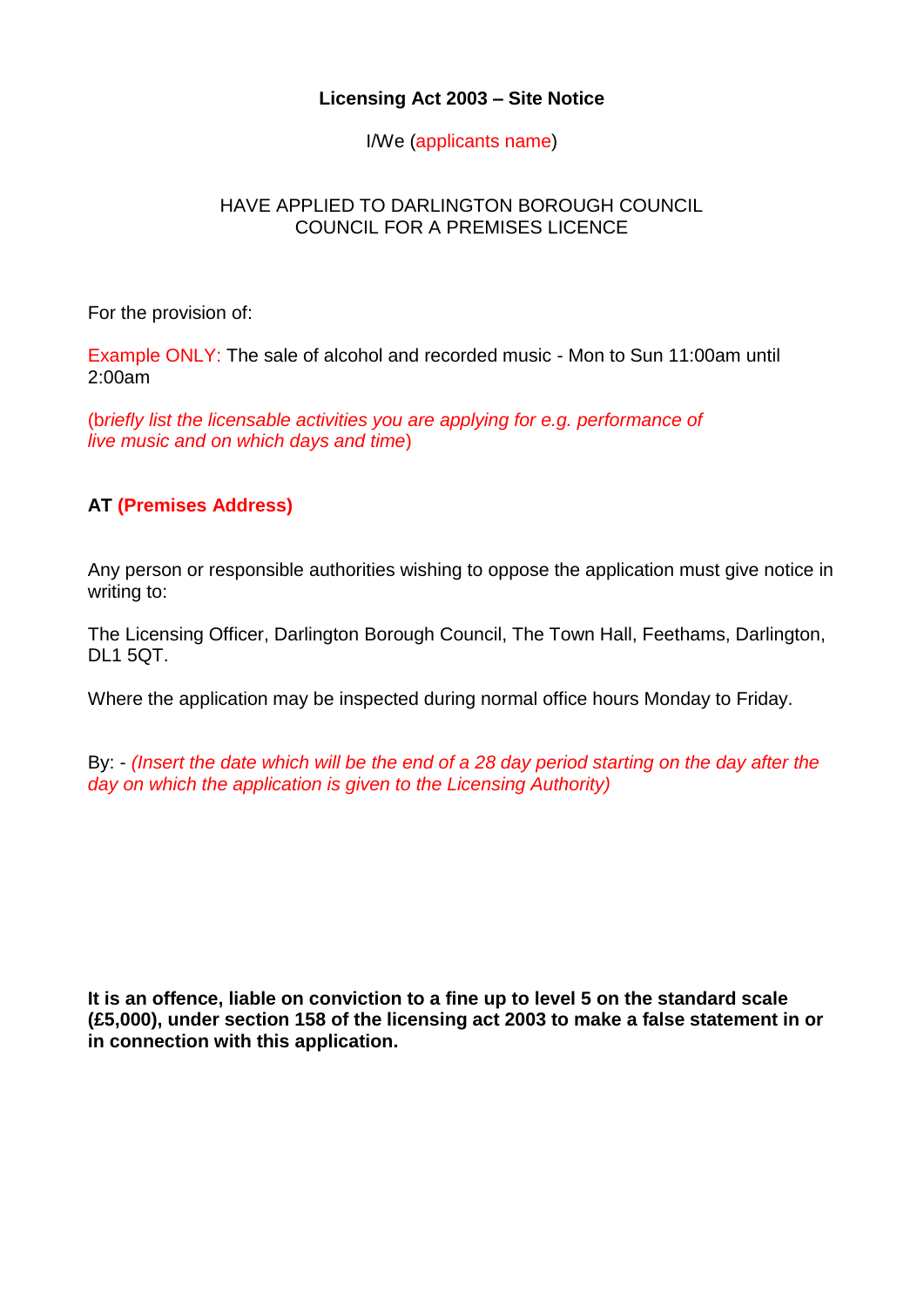## **OPERATING SCHEDULE**

As part of your application you will require an operating schedule, the application should outline how the applicant proposes to comply with the four licensing objectives, which are;

- Prevention of crime and disorder
- Prevention of public nuisance
- Public safety
- Protection of children from harm

This must set out the various details relating to the operation of your premises when carrying out licensable activities, the proposed hours of opening, the duration of the licence (if it is to have a fixed term), details about the individual (if any) who is to act as the designated premises supervisor, details of whether alcohol is to be supplied (if at all) for on-sales, off-sales or both, and a statement of how you intend to promote the licensing objectives.

The significance of the operating schedule is that if the application for the premises licence is approved, it will be incorporated into the licence itself and will set out the permitted activities and the limitations on them.

#### **PROVISIONAL STATEMENT**

There is provision in the Act in relation to premises, which are being or about to be constructed, extended or altered for use for licensable activities. A person who has an interest in the premises (in the case of an individual there is a requirement that the person is 18 years of age or over) may apply to the licensing authority for a 'provisional statement'. The licensing authority issues a statement in order that an applicant can receive, at an early stage, a statement describing the likely effect of the intended licensable activities on the licensing objectives and an indication of the prospects of any further application for a premises licence.

There are other matters, which need to be addressed if you are contemplating an application for a provisional statement and you are advised to seek the advice of a licensing officer before you make such an application.

## **ADDRESSES FOR LICENSING AND RESPONSIBLE AUTHORITIES**

You will need to have a number of copies of your application for a premises licence and any accompanying documents.

You must ensure that copies are sent to the following on the same day as the day on which the application is given to the Licensing Authority.

- 1. Keep a copy for yourself
- 2. A copy to;- **THE LICENSING AUTHORITY** Town Hall **Darlington** DL1 5QT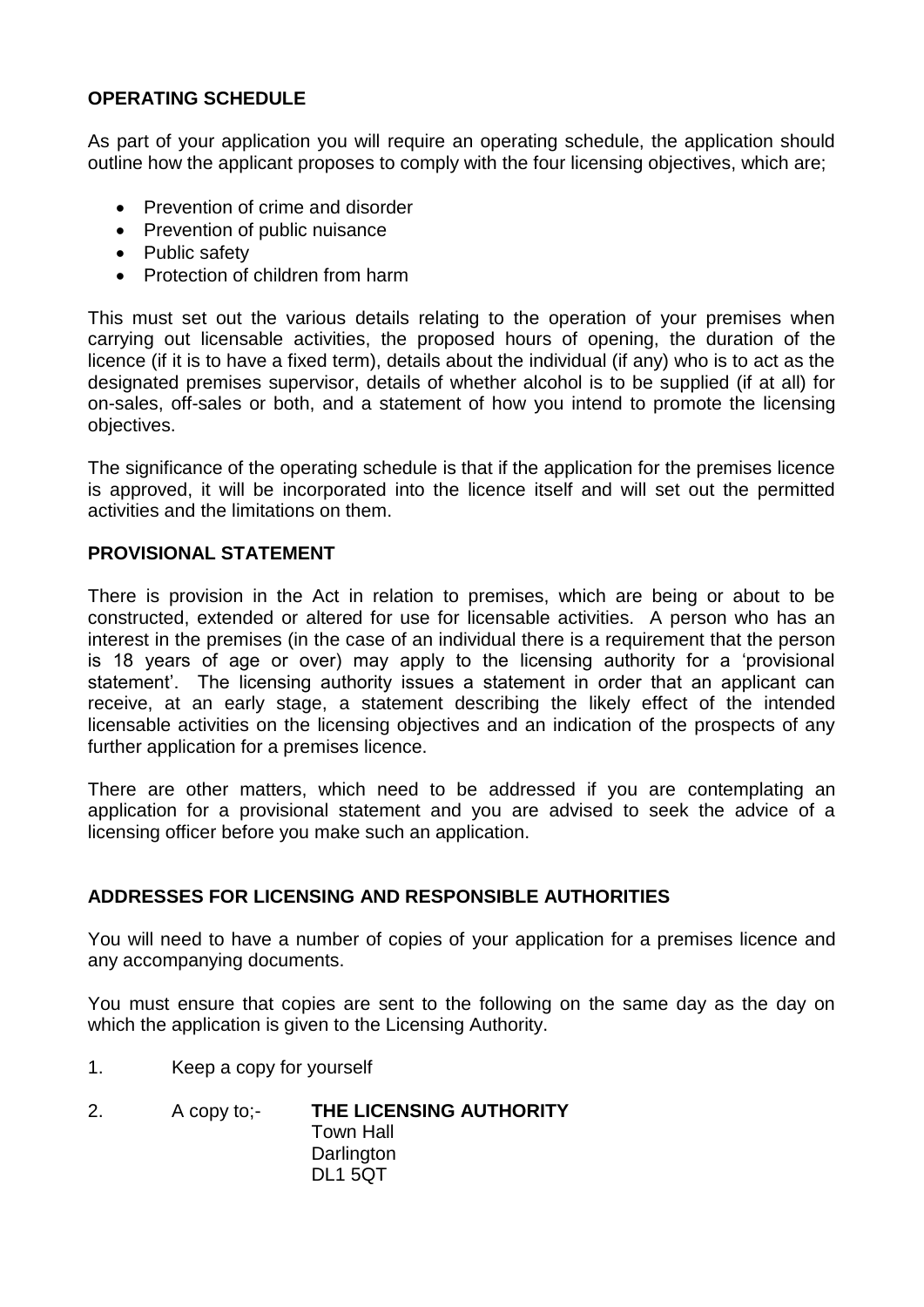**3.** A further copy must be sent to **all** of the below mentioned

## **RESPONSIBLE AUTHORITIES**

### **POLICE AUTHORITY**

Chief Officer of Police Police HQ St Cuthbert's Way **Darlington** DL15LB **ahru@durham.pnn.police.uk**

## **HEALTH & SAFETY/POLLUTION**

Darlington Borough Council Environmental Health Manager Town Hall DARI INGTON DL1 5QT **environmental.health@darlington.gov.uk**

## **CHILD PROTECTION**

LSCB Darlington Borough Council Town Hall **Darlington** DL1 5QT **lscb@darlington.gcsx.gov.uk**

## **TRADING STANDARDS SERVICE**

Darlington Borough Council Trading Standards Manager Central House Annexe Gladstone Street DARLINGTON DL3 6JX **tradingstandards@darlington.gov.uk**

## **PLANNING**

The Town Hall DARLINGTON DL1 5QT

#### **planning.enquiries@darlington.gov.uk**

### **Fire Safety**

County Durham & Darlington Fire & Rescue Service Belmont Business Park Durham DH1 1TW **firesafety@ddfire.gov.uk**

#### **HOME OFFICE**

Alcohol Licensing Team Lunar House 40 Wellesley Road Croydon CR9 2BY **Alcohol@homeoffice.gsi.gov.uk**

#### **PRIMARY CARE TRUST**

Miriam Davidson Director of Public Health The Town Hall DARLINGTON DL1 5QT **miriam.davidson@darlington.gov.uk**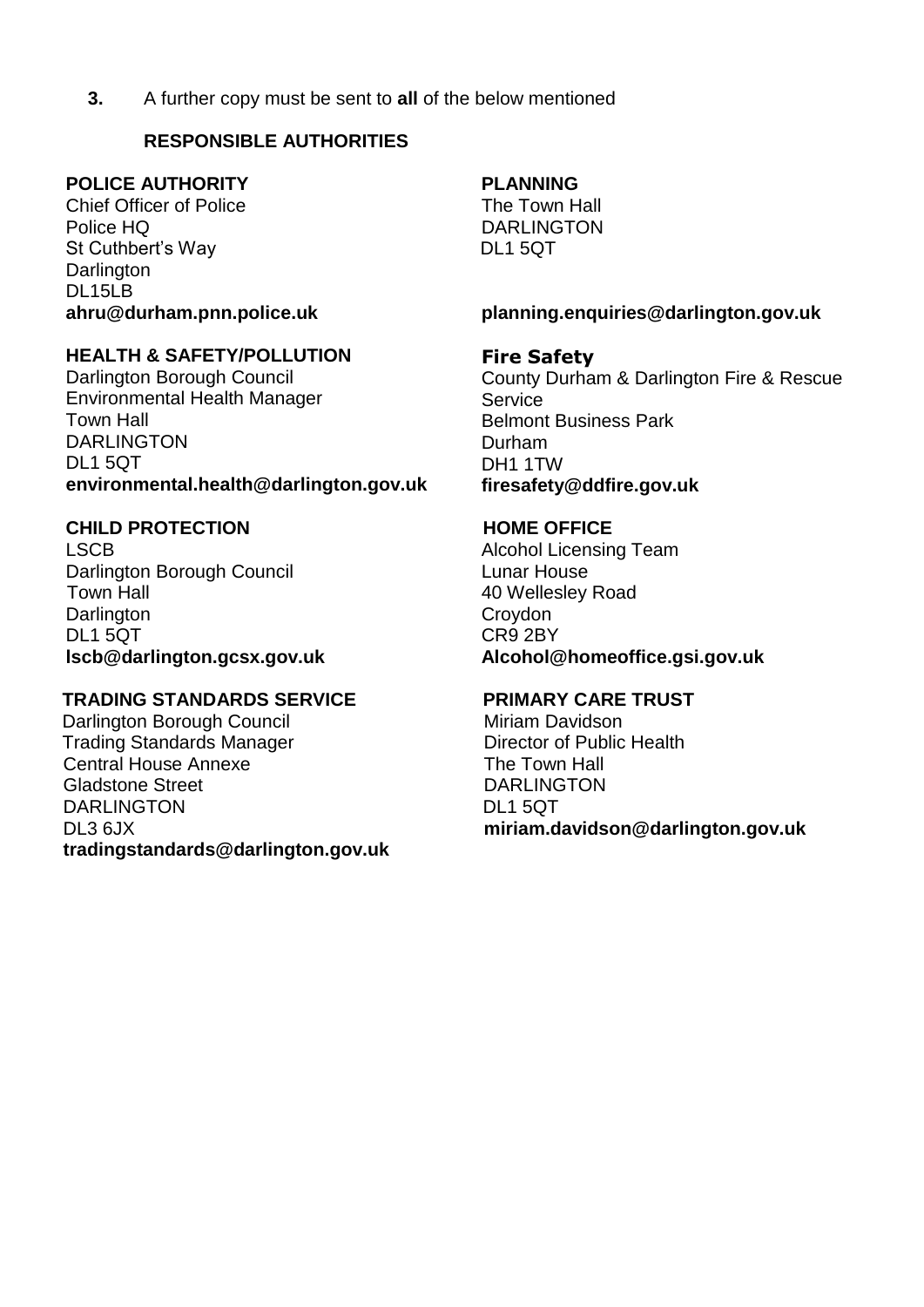## **VARIATION OF LICENCE**

Should you wish to change your premises licence in any way, for example by extending the hours or changes to the layout of the premises you can apply for a variation.

**Here is a list of documents, which you will have to supply together with your application for a Variation:-**

- Your existing premises licence or a certified copy of it
- A plan of the premises (see page 4)
- The fee (See page 14)
- Consent form completed by the proposed designated premises supervisor (if relevant)
- The application must be made and signed by the premises licence holder

**You will have to send, at the same time as you send to the 'Licensing Authority', a copy of your application form and the documents described above to all of the 'Responsible Authorities' (see page 8)**

You will be required to advertise the proposed changes in a local newspaper and provide a copy to the Licensing Authority in the same manner as set out for a new application **(see page 5).**

## **MINOR VARIATION**

Small changes to a licence may be able to be authorised by way of a minor variation. The minor variations process can only be used for variations that could have no adverse impact on the promotion of the licensing objectives.

It **cannot** be used to:

- Extend the period for which a licence has effect (i.e. a time limited licence)
- Transfer the licence from one premises to another
- Specify, in a premises licence, an individual as a premises supervisor.
- To add the sale by retail or supply of alcohol as an activity authorised by a premises licence

• To authorise the sale by retail or supply of alcohol at any time between 11pm and 7am

• To authorise an increase in the amount of time in any day during which alcohol may be sold by retail or supplied

You may like to use the minor variations process to make:

- Minor changes to the structure or layout of a premises
- Small adjustments to the licensing hours
- Removal of out of date, irrelevant or unenforceable conditions
- Addition of licensable activities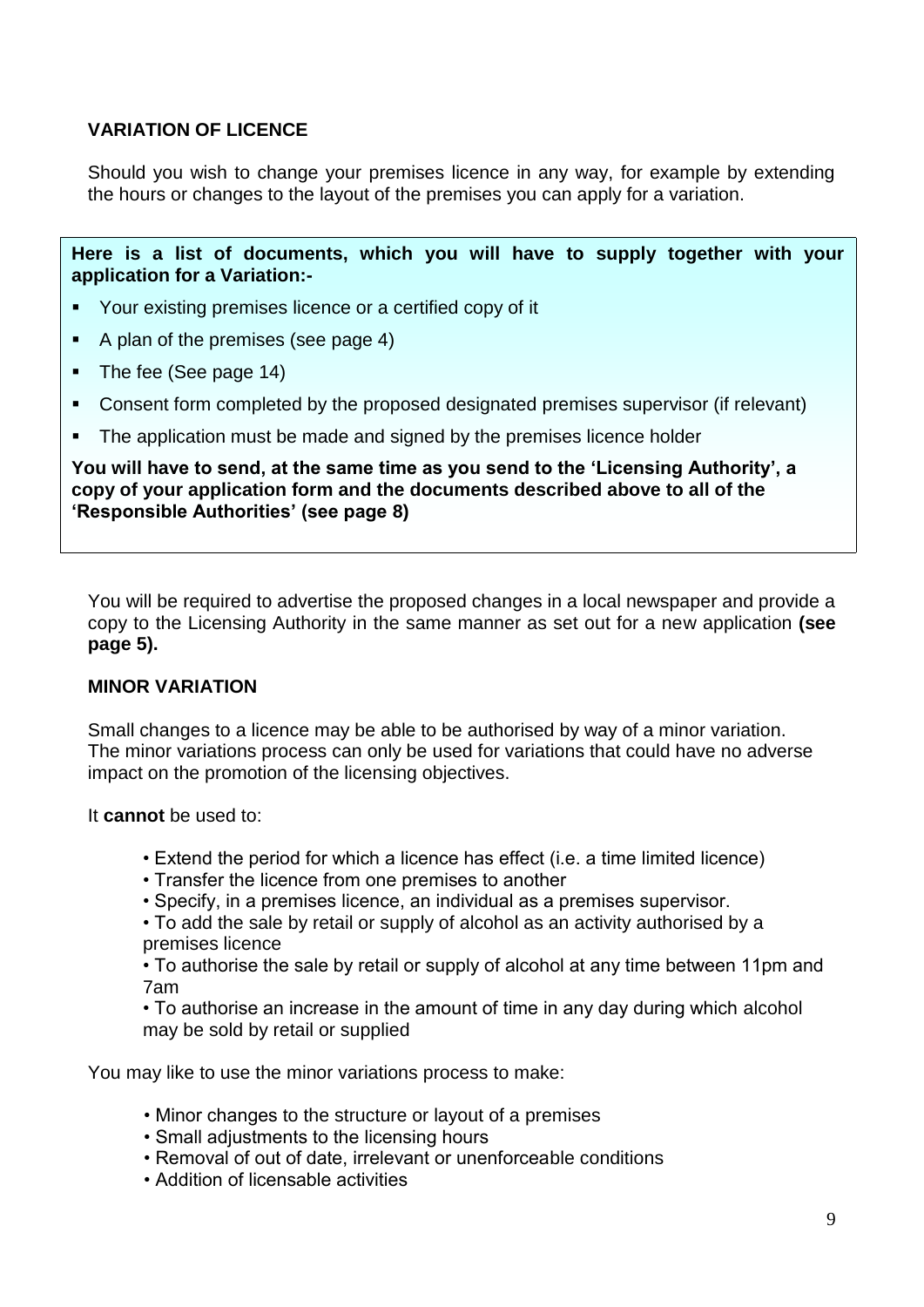We suggest you speak to the Licensing Authority before making your application to ascertain whether your proposed changes fulfil the requirement of a minor variation.

## **CLUB PREMISES CERTIFICATES**

These will provide authorisation for qualifying clubs to use club premises for qualifying club activities. These are the supply of alcohol by or on behalf of a club to a member for consumption on the premises, or the sale by retail of alcohol by or on behalf of a club to a guest of a member for consumption on the premises, and the provision of regulated entertainment by or on behalf of a club for its members and guests.

## **DEFINITION OF A QUALIFYING CLUB**

- There must be an interval of at least two days between a member's nomination / application for membership and their admission
- There must be at least twenty-five members
- No alcohol is supplied or intended to be supplied, on the club premises except by or on behalf of the club
- The club must be established and conducted in 'good faith'
- Nobody can be admitted as a member without an interval of at least two days after their nomination or application for membership.

## **DETERMINING WHETHER A CLUB IS ESTABLISHED AND CONDUCTED IN GOOD FAITH**

- The club's freedom to purchase alcohol
- How money or property belonging to the club is used
- Giving members information about the club's finances
- The club's accounts**; and**
- The nature of the premises

If the licensing authority determines that the club does not satisfy these conditions, it will notify the club accordingly and give reasons for reaching its decision.

## **APPLYING FOR A CLUB PREMISES CERTIFICATE**

- To apply for the club premises certificate the same regulations apply as for a premises licence, there is however a different application form.
- You will need to supply a copy of your club rules
- Copies of the form need to be sent to the Licensing Authority and all of the responsible authorities (see page 8)
- A club does not need to specify a 'Designated Premises Supervisor'
- You will also be required to advertise the application as per the instructions on page 5.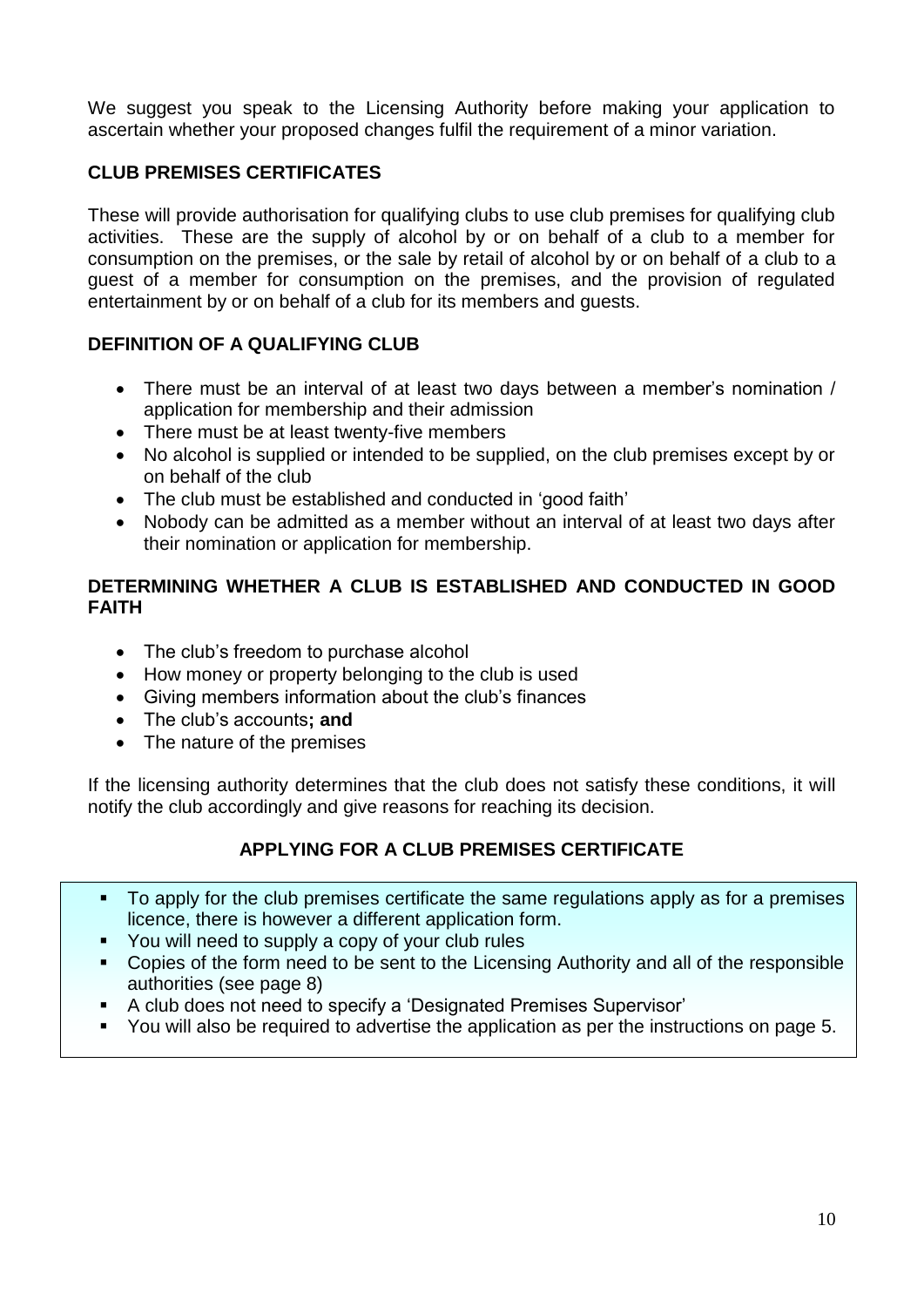#### **REPRESENTATIONS**

Representations can be made by a 'responsible authority' (such as the Police or Fire Authority (See page 8 for the full list) or any 'other person'.

Representations can be made with regard to the likely effect of the grant of the licence or club premises certificate (variation etc) on the promotion of the licensing objectives and/or with regard to the suitability of the 'premises supervisor'. However, representations, which the Licensing Authority considers to be irrelevant, frivolous or vexatious, will not be considered.

Where relevant representations are received an application may be heard by a 'licensing sub-committee' which will consist of three members selected from the thirteen elected Local Councillors who sit on the Licensing Committee. They will consider representations having regard to the 'licensing objectives' and may either decide to grant, reject or alter the terms of the licence. They may also impose conditions on a licence.

#### **REVIEW OF LICENCE**

After a premises licence has been granted the legislation allows for a review of the licence. Any person can apply to review a licence if they believe the licence holder is not meeting their obligations with regard to the licensing objectives. Similarly the responsible authorities (ie Police, Fire Authority) may consider that the licensing objectives are being compromised and may apply for a review of a licence at any time. The Licensing Authority can reject an application for a review unless it is relevant to one of the licensing objectives.

## **TEMPORARY EVENT NOTICES**

Temporary Event Notices (TEN) can be used to enable any premises to provide a licensable activity lasting no more than 168 hours, with less than 500 attendees (including staff and performers) where a premises licence is not held, or a premises which is already licensed can use a TEN to extend hours or add licensable activities for a temporary period. A premises can be any place (eg building, a field, a park), vessel, vehicle or structure.

## **Timing & Details**

'Premises users' will be required to provide the relevant Licensing Authority, the Chief Officer of Police and the Environmental Health Department with such a notice at least ten working days prior to the event commencement date, and will need to state details including: the maximum number of persons; the licensable activities planned; the times of the event and other matters as may be prescribed by the Government. In exceptional circumstances a 'late TEN' can accepted which can be given with only 5 working days' notice.

## **Limitations**

 Personal licence holders may make up to 50 applications per year; non personal licence holders may make up to five applications per year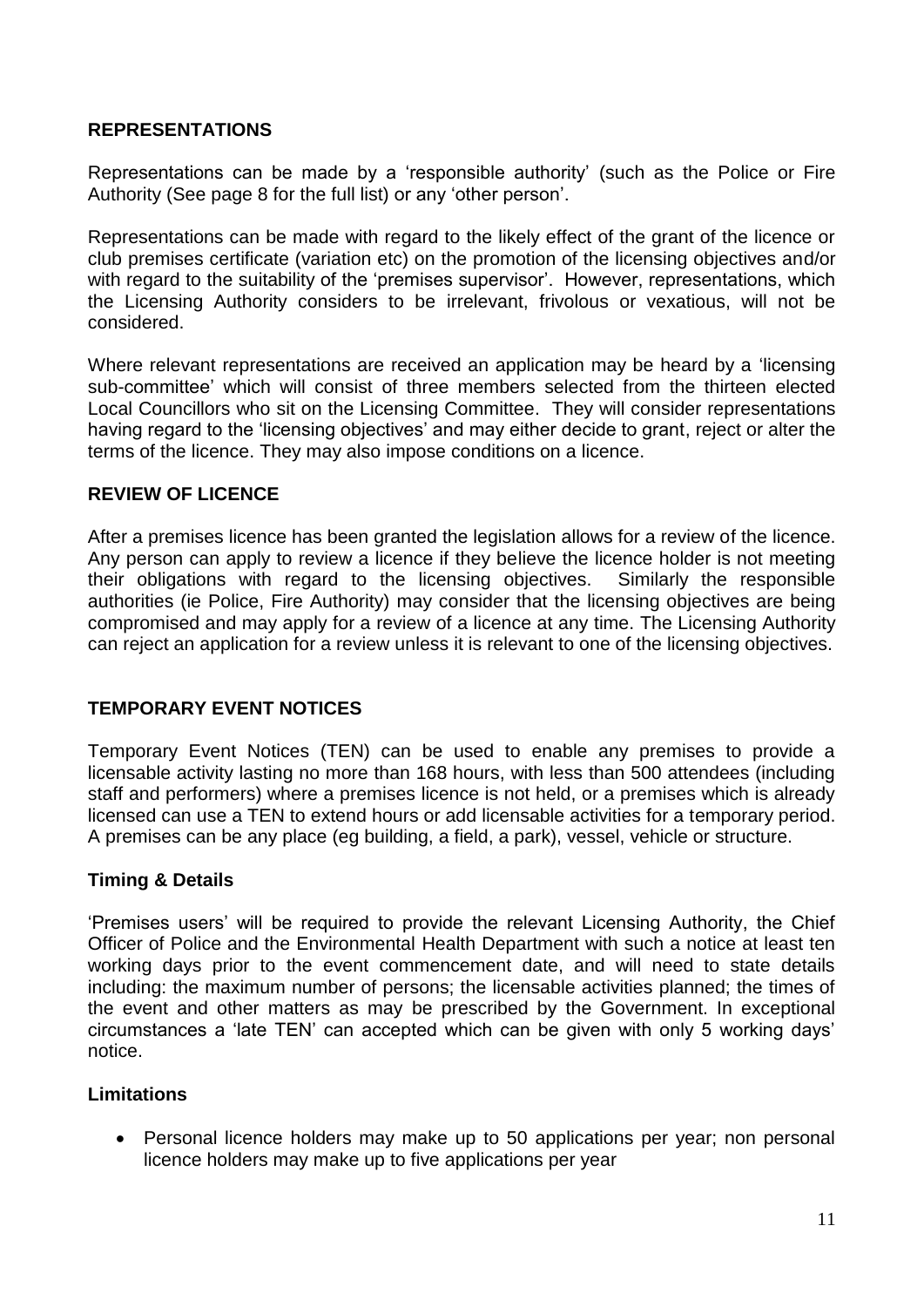- Each event may last no more than 168 hours and there must be at least 24 hours between events
- The same premises may not be used more than twelve times per year (15 from January 2016)
- The same premises may not be used for greater than 21 days per year in total

#### **Acknowledgement**

The Licensing Authority will either acknowledge receipt of the notice or provide a counter notice in the event of any police or Environmental Health representation. Where there is a representation the local Licensing Sub-Committee will hold a hearing unless agreed unnecessary by the premises user and the police or Environmental Health Team.

## **PERSONAL LICENCE**

This licence authorises the specified person to supply alcohol or allow the supply of alcohol, in accordance with a premises licence. These licences do not expire and will be 'portable' between premises. The licence holder has a duty to notify the Licensing Authority of any convictions or change of name/address. Should the licence holder appear before a court of law the licence holder must notify the court at the first opportunity they are the holder of a personal licence.

### **Applying for a Personal licence**

To apply for a licence an applicant must

- Apply for the licence to the **Authority in the area where you live**
- Be over 18 years of age
- Hold an accredited qualification as specified by the secretary of state
- Not have forfeited a personal licence in the last five years
- Not have a relevant criminal conviction as specified in the act (anyone with a conviction should seek the advice of a licensing officer 01325 405980 before putting in an application)

You **MUST** compete the application form in **block capitals** using **BLACK INK** and send it together with the relevant documentation to:**-** The Licensing Authority, Town Hall, Feethams, Darlington. DL1 5QT

The application form **must** be accompanied by the following:-

- The correct fee  $(E37)$
- Two passport style photographs, one of which is endorsed with a statement verifying the likeness of the photograph to the applicant by a solicitor, notary, a person of standing in the community or any individual with a professional qualification.
- A basic criminal disclosure certificate

You can obtain a basic disclosure through 'Disclosure Scotland' on 0870 609 6006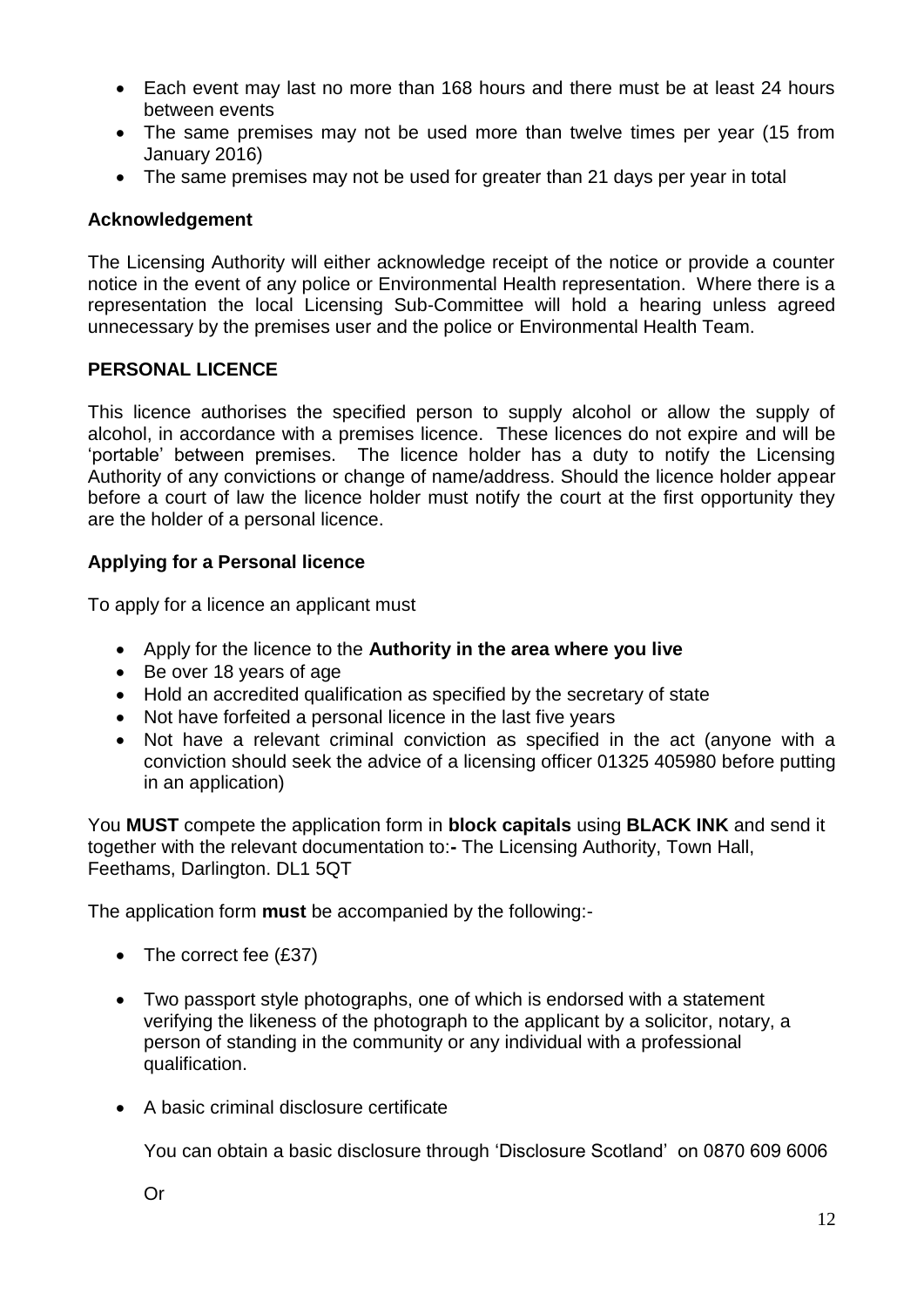a criminal conviction certificate issued under section 112 of the Police Act 1997, **or**

a criminal record certificate issued under section 113A of the Police Act 1997 **or**

the results of a subject access search under the Data Protection Act 1998(b) of the Police National Computer by the National Identification Service, and in any case such certificate or search results shall be issued no earlier than one calendar month before the giving of the application to the relevant licensing authority **and**

- A relevant qualification
- The Home Office have specified a list of accredited training providers please see [https://www.gov.uk/government/publications/accredited-personal-licence](https://www.gov.uk/government/publications/accredited-personal-licence-qualification-providers)[qualification-providers](https://www.gov.uk/government/publications/accredited-personal-licence-qualification-providers)

## **PLEASE NOTE THAT APPLICATIONS WILL NOT BE DEEMED AS COMPLETE UNLESS ACCOMPANIED BY THE RELEVANT FEE**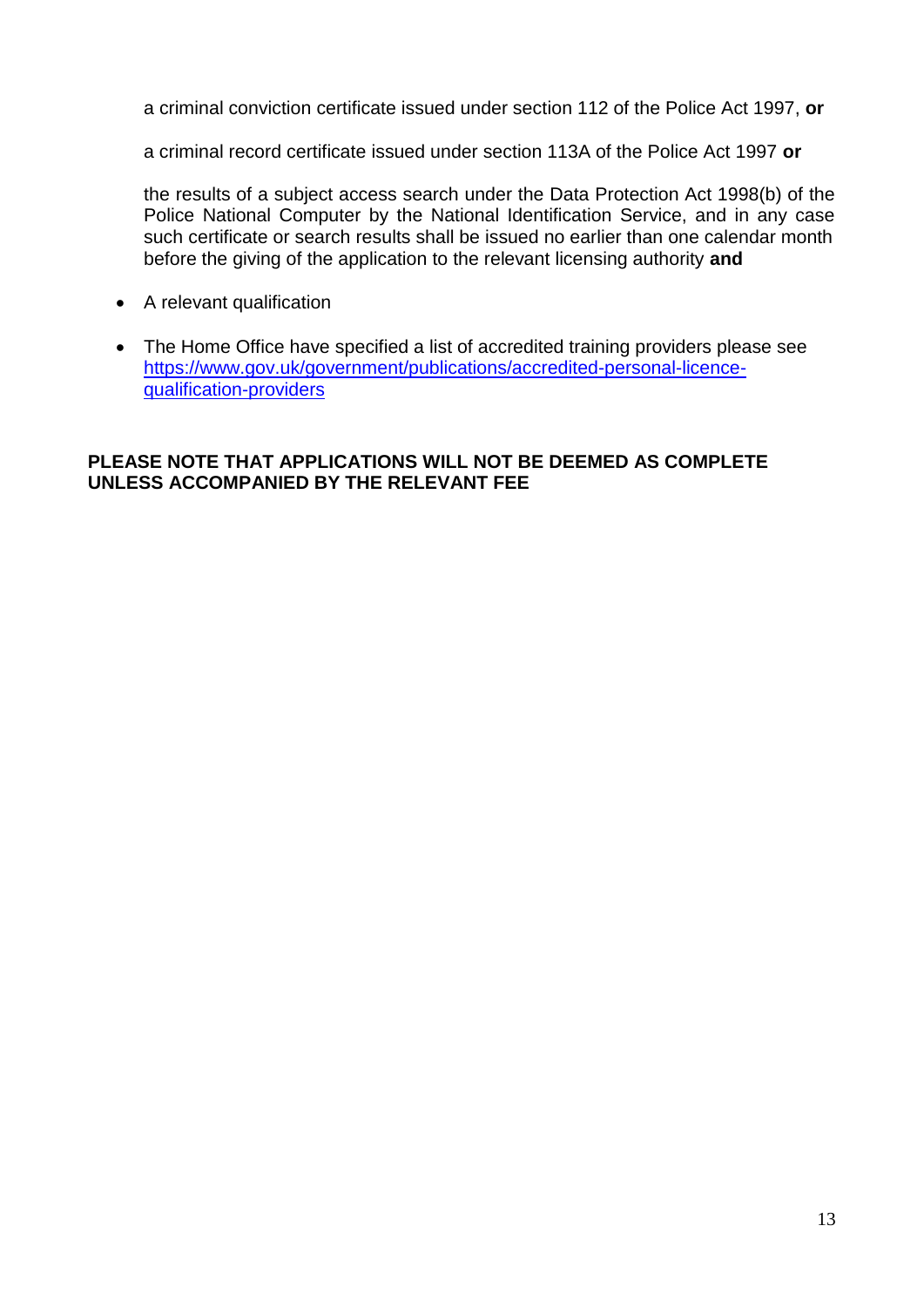#### **FEES RELATING TO THE LICENSING ACT 2003**

| <b>Band</b> | Non-Domestic Rateable Value<br>(E) | <b>New Licence/Club Premises</b><br><b>Certificate</b> | #<br>Multiplier $(E)$    | ##<br>Variation (£) | ###<br>Annual Fee (£) |
|-------------|------------------------------------|--------------------------------------------------------|--------------------------|---------------------|-----------------------|
| A           | $0 - 4,300$                        | 100                                                    | $\sim$                   | 100                 | 70                    |
| B           | $4,300 - 33,000$                   | 190                                                    | $\sim$                   | 190                 | 180                   |
| C           | $33,001 - 87,000$                  | 315                                                    | $\overline{\phantom{0}}$ | 315                 | 295                   |
| D           | 87,001-125,000                     | 450 or                                                 | 900                      | 450 or 900          | 320 or 640            |
| Е           | $125,000 +$                        | 635 or                                                 | 1,905                    | 635 or 1,905        | 350 or 1,050          |

**#** The higher the multiplier fee is payable where band D or E premises are used exclusively or primarily for consumption of alcohol on the premises. This never applies to off-licences or registered clubs.

**##** For a variation submitted after the conversion application a higher fee is payable and the multiplier again applies to premises in Band D or E used exclusively or primarily for consumption of alcohol on the premises.

**###** The annual fee is payable on the anniversary of the grant of the licence and again, the multiplier applies to Band D or E premises.

#### **Exceptionally Large Events**

An additional fee also has to be paid for premises with a capacity of over 5,000, or for a variation, which seeks to increase the capacity over 5,000. On top of this an additional annual fee is payable for such premises.

| <b>Capacity</b>  | <b>Additional fee (£)</b> | <b>Additional Annual</b><br>$\mathsf{Fee}(\mathsf{E})$ | <b>Capacity</b>  | <b>Additional fee (£)</b> | <b>Additional Annual</b><br>$\mathsf{Fee}(\mathsf{E})$ |
|------------------|---------------------------|--------------------------------------------------------|------------------|---------------------------|--------------------------------------------------------|
| 5,000 to 9,999   | £1,000                    | 500                                                    | 50,000 to 59,999 | £32,000                   | 16,000                                                 |
| 10,000 to 14,999 | £2,000                    | 1,000                                                  | 60,000 to 69,999 | £40,000                   | 20,000                                                 |
| 15,000 to 19,999 | £4,000                    | 2,000                                                  | 70,000 to 79,999 | £48,000                   | 24,000                                                 |
| 20,000 to 29,999 | £8,000                    | 4,000                                                  | 80,000 to 89,999 | £56,000                   | 28,000                                                 |
| 30,000 to 39,999 | £16,000                   | 8,000                                                  | 90,000 and over  | £64,000                   | 32,000                                                 |
| 40,000 to 49,999 | £24,000                   | 12,000                                                 |                  |                           |                                                        |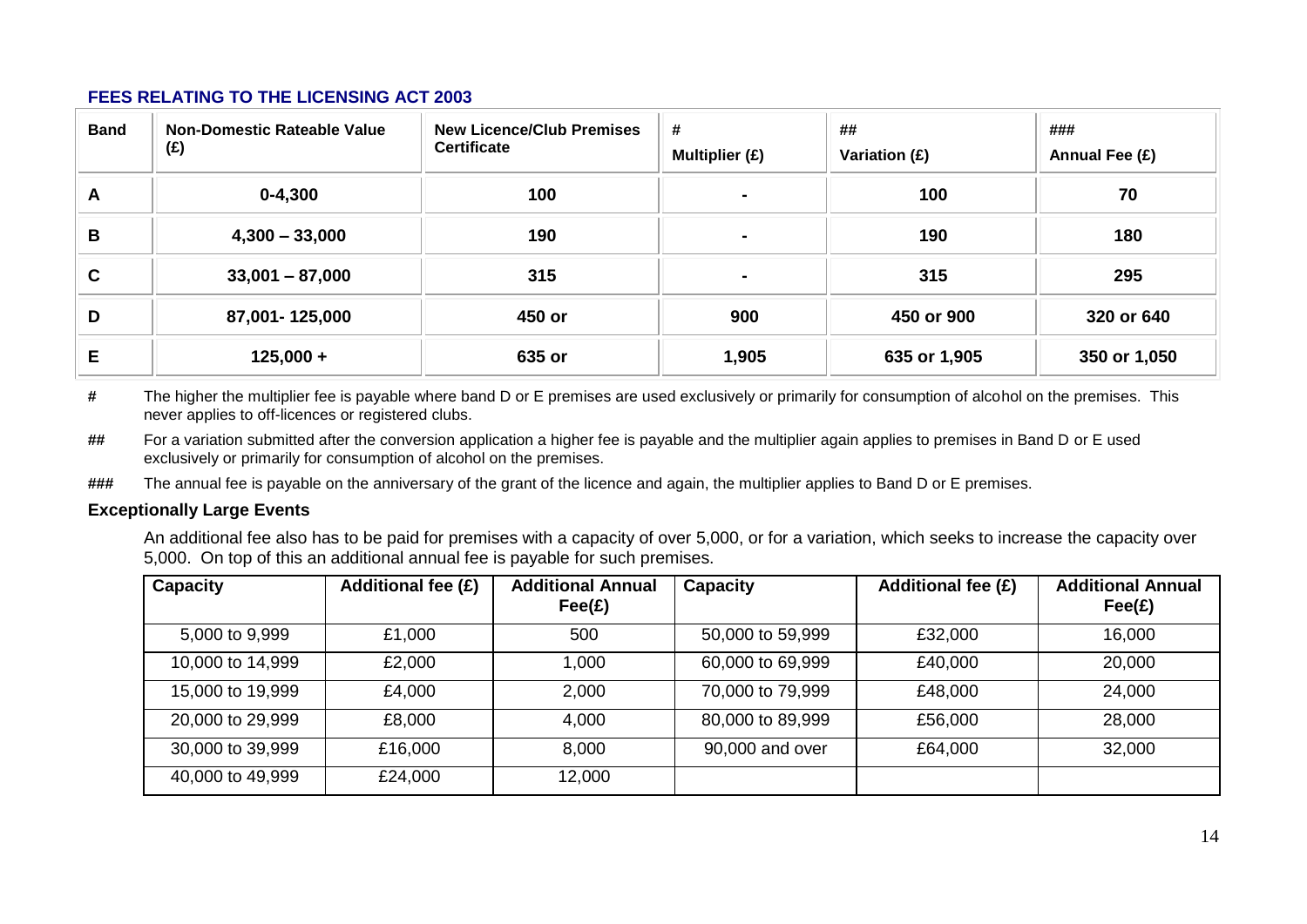## **Personal Licences, Temporary Events and Other Fees**

The Licensing Authorities will also be able to charge other fees in relation to their duties, most notably for temporary events and personal licences

| Application for a grant of personal licence                              | £37     |
|--------------------------------------------------------------------------|---------|
| Temporary event notice                                                   | £21     |
| <b>Minor Variation</b>                                                   | £89     |
| Theft, loss, etc. of premises licence or summary                         | £10.50  |
| Application for a provisional statement                                  | £195.00 |
| Notification of change of name or address                                | £10.50  |
| Application to vary licence to specify individual as premises supervisor | £23     |
| Application for transfer of premises licence                             | £23     |
| Interim authority notice following death etc. of licence holder          | £23     |
| Theft, loss etc. of certificate or summary                               | £10.50  |
| Notification of change of name or alteration of rules of club            | £10.50  |
| Change of relevant registered address of club                            | £10.50  |
| Theft, loss etc. of temporary event notice                               | £10.50  |
| Theft, loss etc. of personal licence                                     | £10.50  |
| Duty to notify change of name or address                                 | £10.50  |
| Right of freeholder etc. to be notified of licensing matters             | £21     |